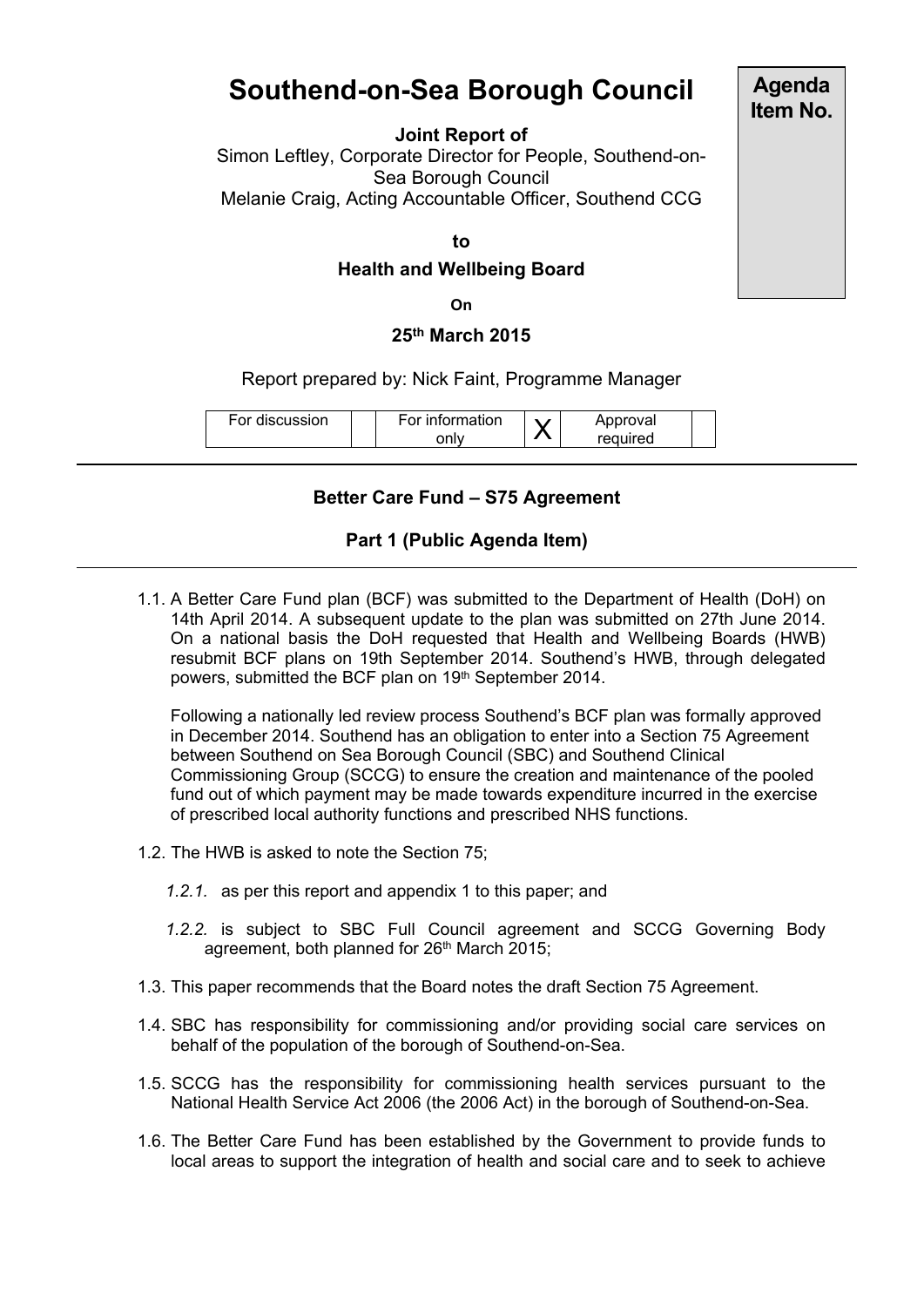the National Conditions and Local Objectives. It is a requirement of the Better Care Fund that the CCG and the Council establish a pooled fund for this purpose.

- 1.7. Section 75 of the 2006 Act gives powers to local authorities and clinical commissioning groups to establish and maintain pooled funds out of which payment may be made towards expenditure incurred in the exercise of prescribed local authority functions and prescribed NHS functions, regardless of original source.
- 1.8. The purpose of the S75 Agreement is to set out the terms on which the Partners have agreed to collaborate and to establish a framework through which the Partners can secure the future position of health and social care services through lead or joint commissioning arrangements. It is also a means through which the Partners will pool funds and align budgets as agreed between the Partners.
- 1.9. The aims and benefits of the Partners in entering in to this Agreement are to:
	- improve the quality and efficiency of the Services;
	- meet the National Conditions and Local Objectives; and
	- make more effective use of resources through the establishment and maintenance of a pooled fund for revenue and capital expenditure on the Services,

for the benefit of the population of Southend-on-Sea.

- 1.10. The Better Care Fund
	- *1.10.1.* The national £3.8 billion Better Care Fund (BCF) was announced by the Government in the June 2013 Spending Round, to support transformation and integration of health and social care services to ensure local people receive better care. The BCF is a pooled budget of NHS and Local Authority monies that shifts resources into social care and community services for the benefit of the NHS and local government.
	- *1.10.2.* Following agreement by Ministers in June 2014, £1 billion of the NHS additional contribution to the BCF will now either be commissioned by the NHS on out of hospital services or be linked to a corresponding reduction in total emergency admissions. Protection of social care remains a top priority, and the revised plans must reflect this clear policy intention.
	- *1.10.3.* In general, the content of the plans are locally agreed, but there are some nationally mandated elements. These include:
		- Plans to be jointly agreed;
		- protection for social care services (not spending);
		- As part of agreed local plans, 7 day working in health and social care to support patients being discharged and prevent unnecessary admissions at weekends, aligned to;
		- better data sharing between health and social care, based on the NHS number ensure a joint approach to assessments and care planning;
		- ensure that, where funding is used for integrated packages of care, there will be an accountable professional;
		- risk-sharing principles and contingency plans if targets are not met including redeployment of the funding if local agreement is not reached; and
		- agreement on the consequential impact of changes in the acute sector.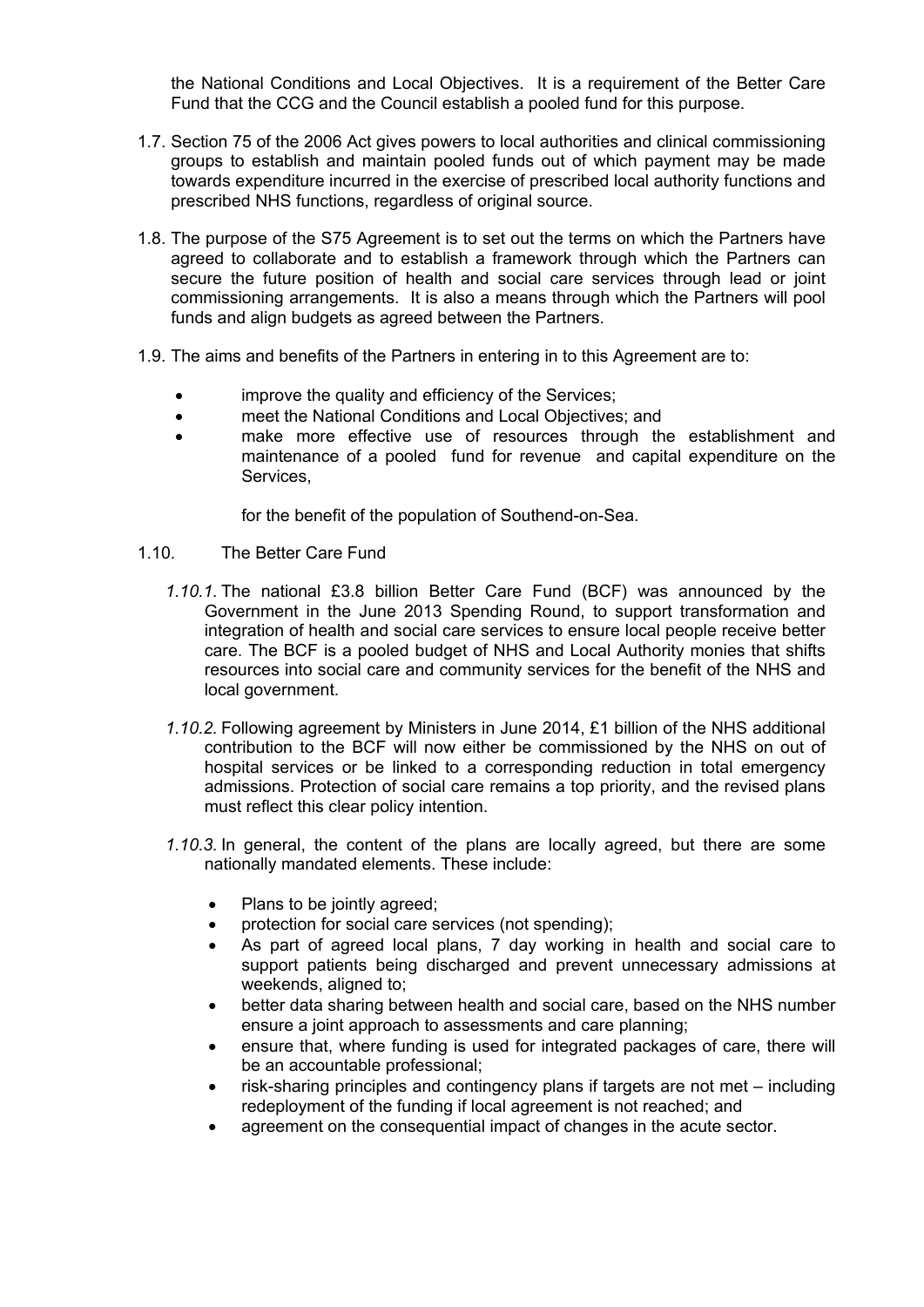- *1.10.4.* Locally in Southend, the Better Care Fund totals £12.772 million, of which £3.358 million has to be commissioned by the NHS on out of hospital services, of which £977,440 is subject to achieving the mandated target of 3.5% reduction in Total Emergency Admissions to Accident and Emergency. If that target is missed, all or part of the "pay for performance" element will be diverted away from the Better Care Fund pool to effectively pay for the "excess" A&E activity.
- *1.10.5.* In line with national requirements, the Southend Better Care Fund is financed by £1.153 million Council contribution and £11.619 million CCG contribution. As required, the Council's contribution consists of two existing capital grants, namely Disabled Facilities Grant and Social Care Grant. Similarly, apart from £3.777 million transferred from NHS England to Southend CCG, in lieu of the value of the 2014/15 NHS Transfer Grant to the Council now incorporated into the Better Care Fund, the CCG contribution comes from its existing resources.
- *1.10.6.* Under the Better Care Fund, the £12.772 million pool flows to fund £6.101 million CCG led schemes and £6.671 million Council led schemes. The flows of money are illustrated below.



*1.10.7.* Appendix 2 sets out the headlines of the Better Care Fund schemes, with the flows of money and planned savings illustrated below.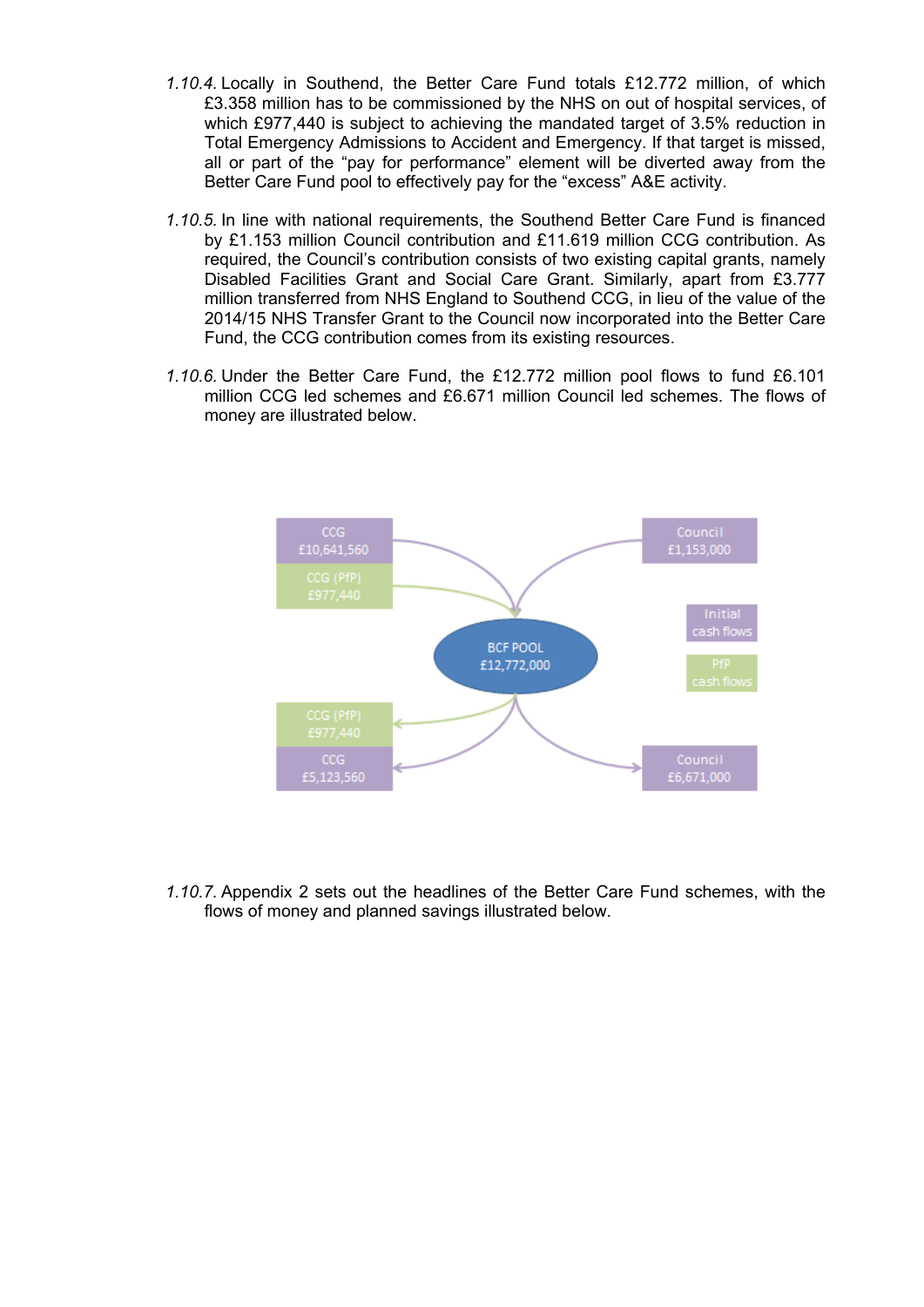

- *1.10.8.* Southend's Better Care Fund was submitted by the Health and Wellbeing Board on 19 September 2014, and achieved NHS England approval in December 2014 – the first approved Better Care Fund in the East of England. The financial effects of the Better Care Fund have been fully incorporated into both the 2015/16 Council budget and the CCG 15/16 operational plan.
- 1.11. The Section 75 Agreement
	- *1.11.1.* The Southend Better Care Fund has to be managed through a pooled fund, which itself has to be underpinned by a S75 agreement between the Council and SCCG. The Council have appointed Bevan Brittan LLP to draft the agreement. The S75 agreement sets out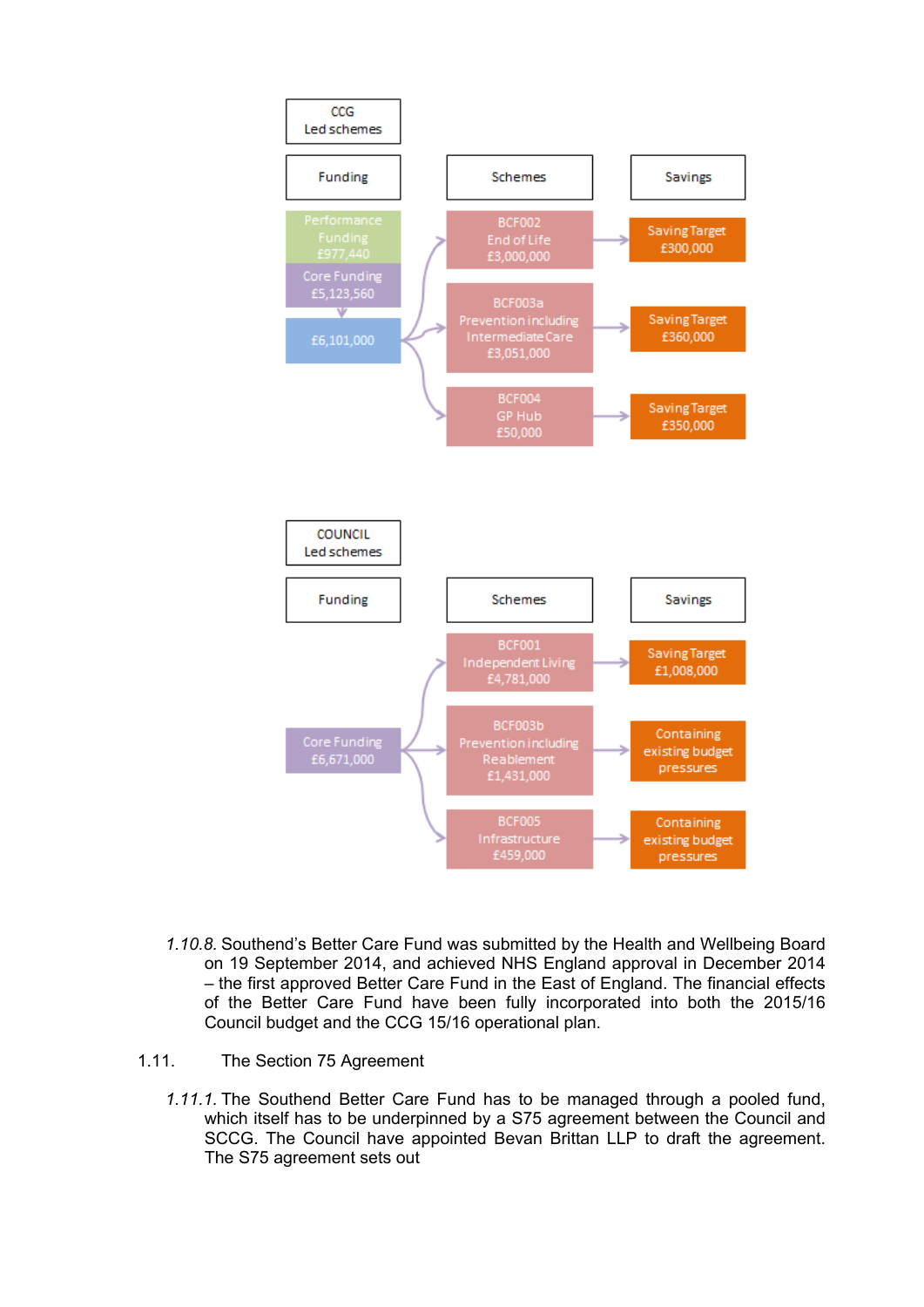- governance arrangements for the pooled funds to ensure accountability
- risk share and risk management; and
- effective contract and commissioning arrangements to deliver the plan objectives.
- *1.11.2.* The S75 is based on a nationally approved template, adjusted and amended to local circumstances. The specific heads of terms for the Southend S75 are
	- **Scheme Lead Amount Saving** BCF001 | Independent Living | Council | £4,781,000 | £1,008,000 BCF002 End of Life CCG £3,000,000 £300,000 BCF003a Prevention including Intermediate Care CCG £3,051,000 £360,000 BCF003b Prevention including reablement Council  $\left| \right. 21,431,000 \left| \right. 0$ BCF004 GP Hub CCG £50,000 £350,000 BCF005 | Infrastructure to support integrated working Council  $\left| \right.$  £459,000  $\left| \right|$  0 Total £12,772,000 £2,018,000
	- The BCF for 2015/16 will comprise the following schemes

- Each lead is required to work within the allocated amount to the scheme, with no recourse to additional funding from the pool. Any overspends will need to be absorbed by the scheme lead
- Each lead will make appropriate arrangements to commission the activities underpinning the scheme, be that existing contractual arrangements, joint commissioning arrangements etc
- Each lead to bear the risk associated with delivering the anticipated saving, and need to make appropriate contingency plans within their own organisational budgets to manage this risk
- Pool to be hosted and monitored by the Council
- Each party to pay into the pool their required amounts. For the CCG, they are required to withhold the Pay for Performance element, until such time as the performance is delivered. Therefore the parties are to pay in the following amounts initially

| <b>Party</b> | <b>Amount</b>                               |
|--------------|---------------------------------------------|
| <b>CCG</b>   | £10,641,560 (£11,619,000 less £977,440 PfP) |
| Council      | £1,153,000                                  |

 The pool will initially pay each lead organisation the amount relating to the schemes, with the exception of the element relating to Pay for Performance. Therefore the pool will pay the leads the following amounts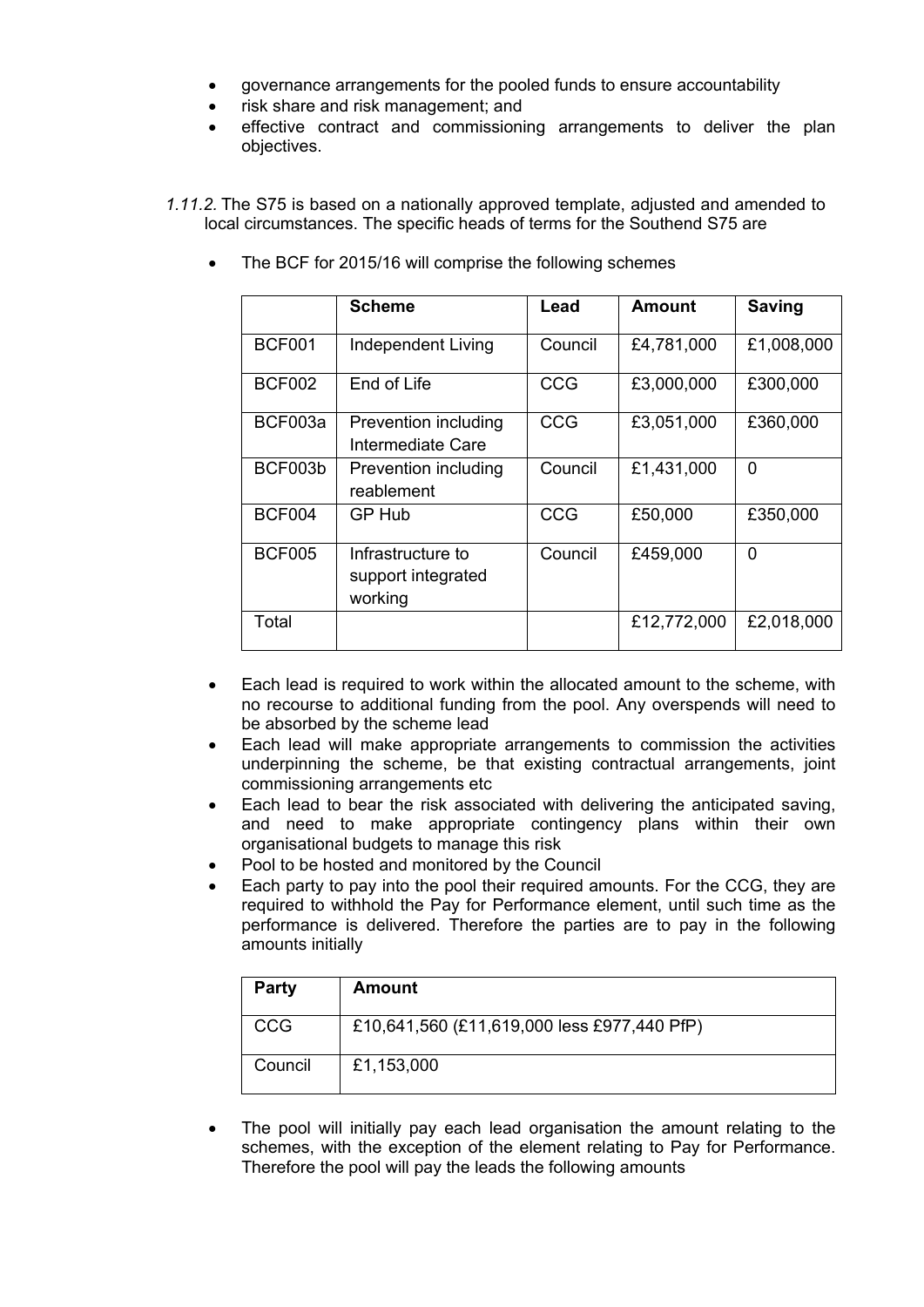| Lead       | Amount                                    |
|------------|-------------------------------------------|
| <b>CCG</b> | £5,123,560 (£6,101,000 less £977,440 PfP) |
| Council    | £6,671,000                                |

- Upon achievement of the target reduction in Total A&E admissions, the CCG will pay the Pay for Performance element into the pool. The pool will then pay the CCG. The pool will not therefore bear the risk of the Pay for Performance element
- Oversight of the Better Care Fund and its pool to be exercised by Health and Wellbeing Board, with operational detail being dealt with by the Joint Executive Group acting as programme board. Each lead to take responsibility for reporting on activity, spend against budget and outcomes / savings achieved.
- *1.11.3.* The Better Care Fund is initially for only 2015/16. Its future will be dependent on the outcome of the General Election and the subsequent spending review undertaken by the incoming Government. Nevertheless the Southend S75 is being drawn up with no specific termination date, but with the agreement being terminable by either party on 3 months' notice. It is also being drafted with sufficient flexibilities to enable the expansion of the better care fund and pool if both parties agree, and to facilitate future joint and integrated working.
- *1.11.4.* The agreement needs to be signed before 1 April 2015 to enable the pool therefore and the Better Care Fund to go live 1 April 2015. The latest draft of the S75 is contained at Appendix 1.
- 1.12. The establishment of the s75 agreement is a core national requirement to enable local areas to deliver the Better Care Fund ambitions. The s75 agreement will contribute to the majority of the HWB strategic ambitions. Specifically the establishment of the s75 will contribute to;
	- *1.12.1.* Ambition 5. Living Independently;
	- *1.12.2.* Ambition 6. Active and healthy ageing; and
	- *1.12.3.* Ambition 9. Maximising opportunity
- 1.13. The establishment of the s75 agreement will support the delivery of HWB added value outcomes;
	- *1.13.1.* Increased personal responsibility / participation;
- 1.14. The s75 is being considered by both the council and the CCG the HWB is therefore requested to note this paper.
- 1.15. The BCF sets out joint Council and CCG expenditure for 2015 / 2016.
- 1.16. People Implications None currently. Any implications for staff arising from the Better Care Fund will be managed under the relevant organisations HR procedures.
- 1.17. Consultation consultation, as required, will be carried out in accordance with any identified requirements.